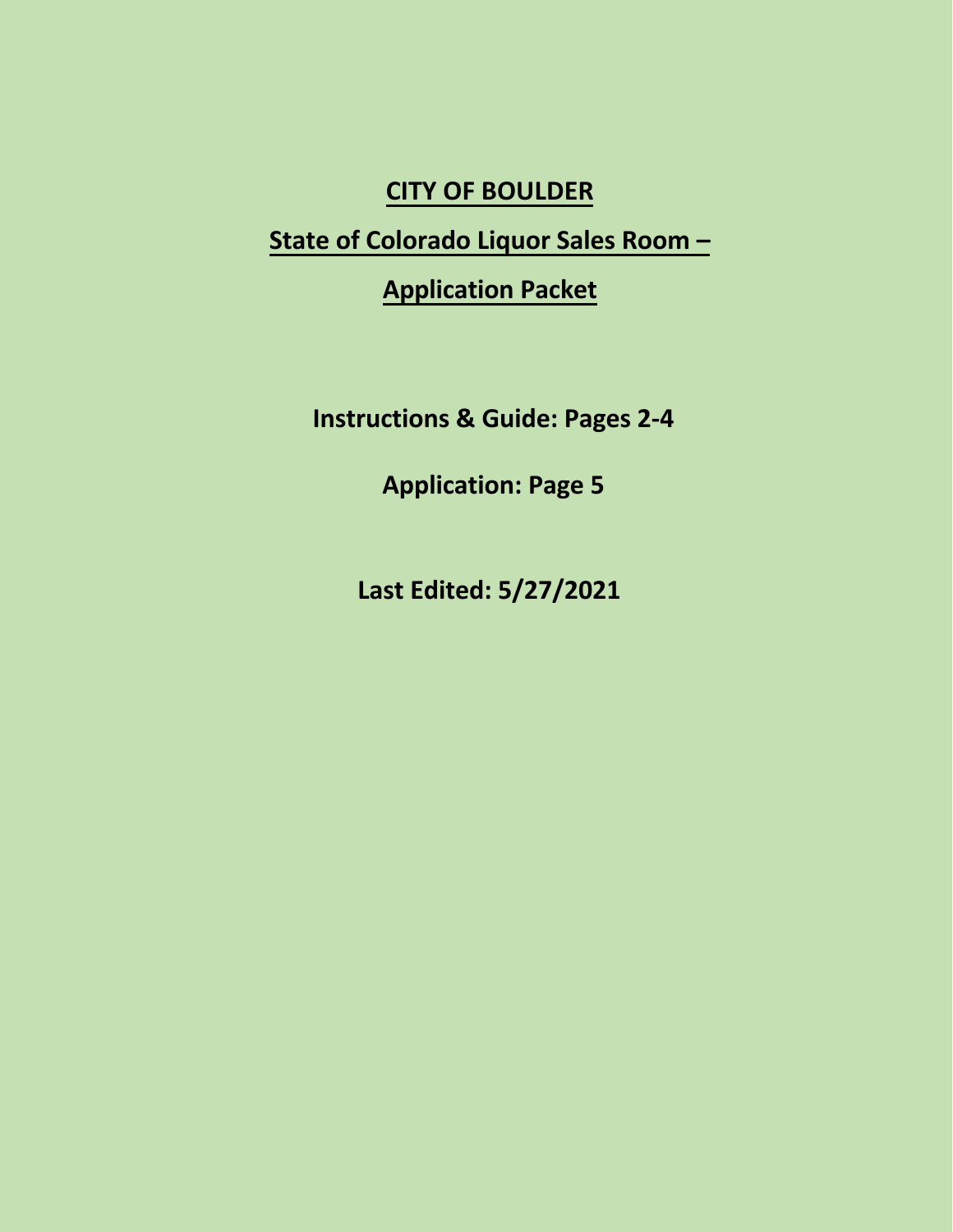

### **APPLICATION FOR STATE OF COLORADO LIQUOR LICENSE SALES ROOMS CHECKLIST OF REQUIRED DOCUMENTS**

If an applicant is filing either a temporary sales room (notice to local licensing authority of 10 business days before event) or permanent sales room (notice to local licensing authority of 45 days before state license issuance) for their Brewery, Winery, or Distillery Location, then they are required to also supply a copy of the State Application and All Attachments to the Beverage Licensing Authority (BLA). This local notice provides the BLA an opportunity to provide local input to the State Liquor Enforcement Division for state license approval or denial.

Applicants then are required to submit a complete application via fax (303-441-1919), email [\(LicensingOnline@bouldercolorado.gov](mailto:LicensingOnline@bouldercolorado.gov) ), or by mailing to City of Boulder- Finance Dept, P.O. Box 791, CO 80306, Attn: Liquor Licensing, and they should submit the following:

- **FOR PERMANENT SALES ROOMS: Local Zoning Laws Review Approval-** please complete Zoning Confirmation for Beverage Licensing Authority review process before proceeding to file application with City Licensing. The City of Boulder will not consider the copy of the state application filed locally until zoning approval is received by City Licensing.
- **Application for Colorado Liquor Sales Room** (State Form-DR8057)- Required for both Temporary or Permanent Sales Room applications, completed in pertinent areas and signed by authorized representative of applicant.
- **Proof of Possession** Property Owner's Signed Permission Letter for Temporary Uses and Executed Complete Lease for the Proposed Licensed Premise for Permanent Uses.
- **Licensed Premise Floor Plan** Must be submitted on 8-1/2" x 11" paper and must include alcohol service, alcohol storage, and alcohol production areas. Use a highlighter to indicate the area(s) that will be licensed. FOR PERMANENT SALES ROOMS, please use the stamped, approved premise diagrams from your zoning review.
- $\Box$  **Premise Control Plan** Applicant's plan to ensure compliance with liquor code and rules, including avoiding sale to minors, avoiding service to visibly intoxicated persons, and preventing patrons from leaving premises with open alcohol containers. Please also include information about alternate rides home, food offerings, live entertainment, staffing, server training, and other operating characteristics that you would like the City of Boulder to be aware of. FOR PERMANENT SALES ROOMS, please also include the approved Notice of Disposition and any approved Written Statement from you from your zoning review.
- **FOR TEMPORARY AND PERMANENT SALES ROOMS IN OUR CITY LIMITS: City of Boulder Business License Application** City Process that may be submitted on line to confirm that Brewery, Winery, or Distillery is approved to operate in their proposed City of Boulder address and set up to remit Boulder sales tax.

For both Temporary and Permanent Applications, please note that failure to submit state notice applications timely in accordance with the 10-business day prior to a permit event or timely 45 days prior to state license issuance and at the same time that application documents are filed with state can be a basis for recommending denial by local licensing.

For Temporary applications, among other criteria, failure to follow the state liquor code and state regulations at past permitted events is a basis for the local licensing authority to recommending denial to the state.

For Permanent applications, among other criteria, failure for the applicant to sufficiently mitigate local concerns as to impacts of traffic, noise or other neighborhood concerns is a basis for the local licensing authority to recommending denial to the state.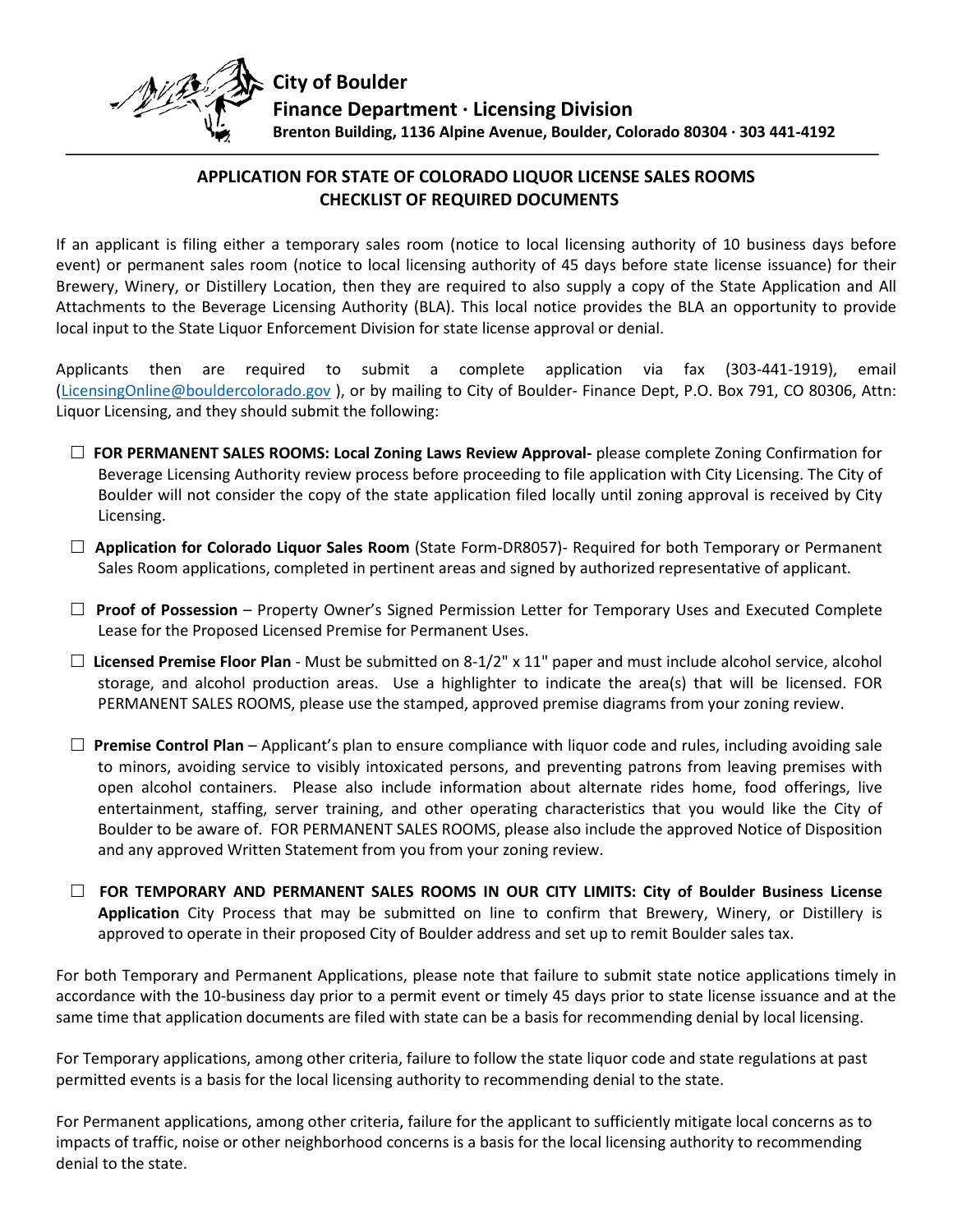### **CITY OF BOULDER BREWERY, WINERY, AND DISTILLERY NEW LIQUOR LICENSE APPLICATION WORKFLOW SUMMARY**

**STEP 1- LOCAL ZONING LAWS REVIEW APPROVAL** (please see attached page for detailed process)

#### **STEP 2- APPLICANT SUBMITS STATE APPLICATION MATERIALS TO CITY LICENSING AFTER ZONING APPROVAL-** The City of Boulder considers this date, after local zoning review and approval, to be the date that the state application materials have been provided to the City of Boulder. The Beverage Licensing Authority (BLA) has up to 45 days to provide its opinion to the State Liquor Enforcement Division (State LED) regarding the pending manufacturer license application.

Additionally, the Authority traditionally appreciates receiving more information from the state license applicant about owner experience, server training, plans for food offerings, plans for live entertainment and amplified music, control of the premise for indoor areas and outdoor patio areas, and plans for traffic and parking mitigation.

At this same time, the applicant should apply for a **City Business License** using the below link:

#### <https://bouldercolorado.gov/finance/business-licensing-form>

**STEP 3- BLA HEARING FOR APPLICATION**- a public hearing will be scheduled for your application before the BLA, a 5- member volunteer city board that acts as the local licensing authority. The BLA provides opinion on if the applicant can mitigate local concerns of traffic, noise, or other neighborhood concerns.

**STEP 4- BLA OPINION SENT TO STATE LIQUOR ENFORCEMENT DIVISION**- City Licensing supplies the BLA's opinion as to approval or denial of the pending application discussed at the public hearing to the State LED

**STEP 5- STATE LED ISSUES STATE LICENSE TO APPLICANT**- if the State LED approves the state license after their application review, they will send the state license to the Applicant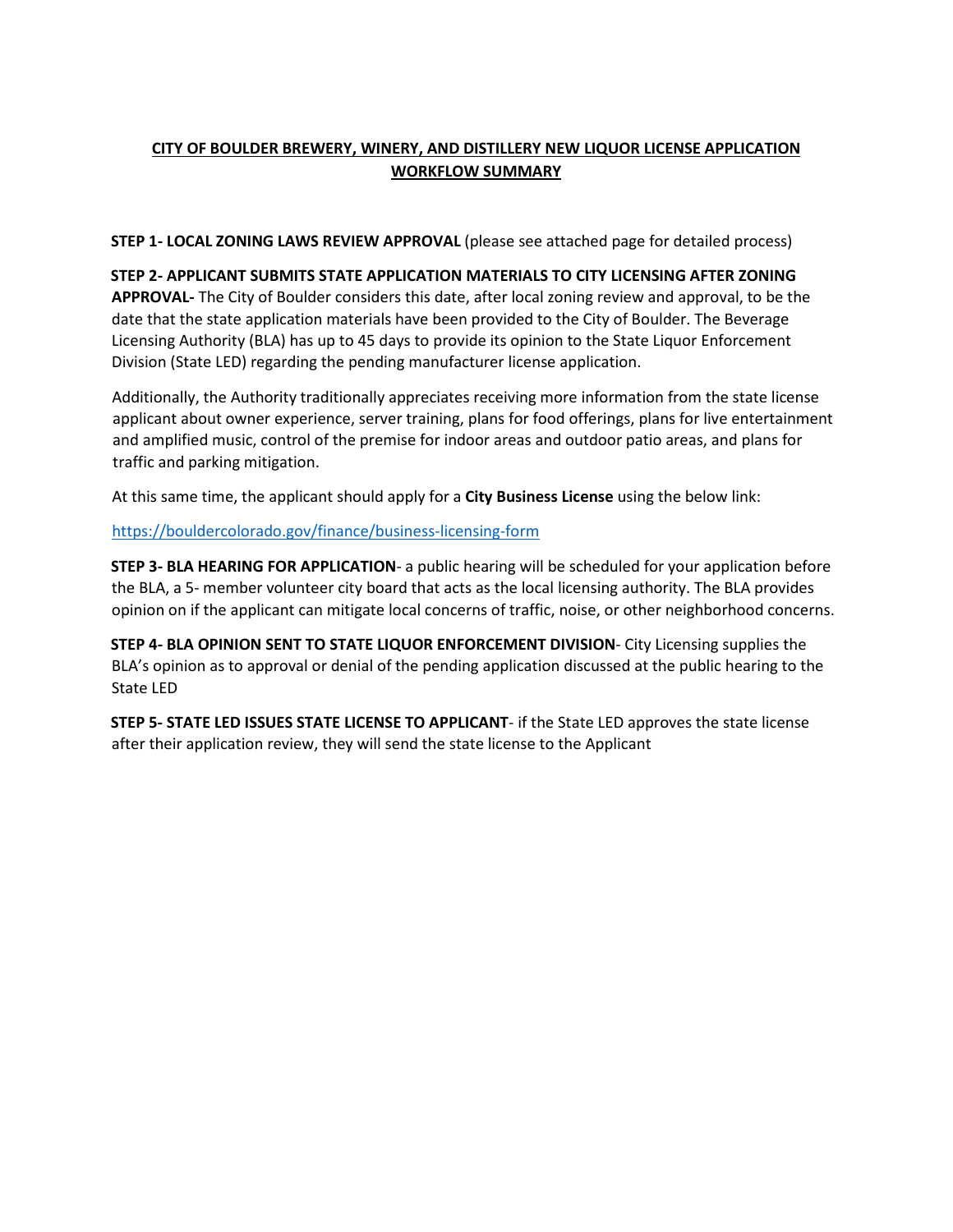#### **STEP 1- ZONING APPROVAL OF LOCAL ZONING LAWS & APPLICATION CLINICS- Detailed Process Explanation**

Zoning Confirmation for Beverage Licensing Authority (BLA) is a discretionary review process to determine if the use is appropriate in the proposed location. The review will evaluate the proposed operating characteristics and identify any potential additional reviews required. An approved Zoning Confirmation for BLA constitutes all zoning requirements have been met with the proposed use.

A request for a Zoning Confirmation for BLA is made by completing & submitting an **Administrative Review Application & Zoning Confirmation Application** with the Planning and Development Services Department. The applications can be found at the following links:

- [Administrative](https://bouldercolorado.gov/plan-develop-appliations-and-forms) Review Application (No Fee)
- Zoning [Confirmation](https://bouldercolorado.gov/plan-develop-appliations-and-forms) Application (No Fee)

The application requirements are described in this document under "Zoning Confirmation for Beverage Licensing Authority". You may request answers to general questions or project consultations by calling 303-441-1880 or emailin[g plandevelop@bouldercolorado.gov](mailto:plandevelop@bouldercolorado.gov)

-----------------------------------------------------------------------------------------------------------------------------------------

**The Regulatory Licensing Division holds Wednesday morning application clinics virtually which you may attend via call in or computer to answer your questions:**

11:30AM to 12:30PM for Liquor license application questions Call: 720-593-3714 and enter conf ID: 247 686 993#

Microsoft Teams meeting **Join on your computer or mobile app** [Click here to join the meeting](https://teams.microsoft.com/l/meetup-join/19%3ameeting_MGMzYWMxN2ItYTFlNS00YTk0LWFlNWYtNjJjMzUwZmUxNDQ4%40thread.v2/0?context=%7b%22Tid%22%3a%220a7f94bb-40af-4edc-afad-2c1af27bc0f3%22%2c%22Oid%22%3a%22d7d102c6-5172-49ee-9427-e0148194160a%22%7d)